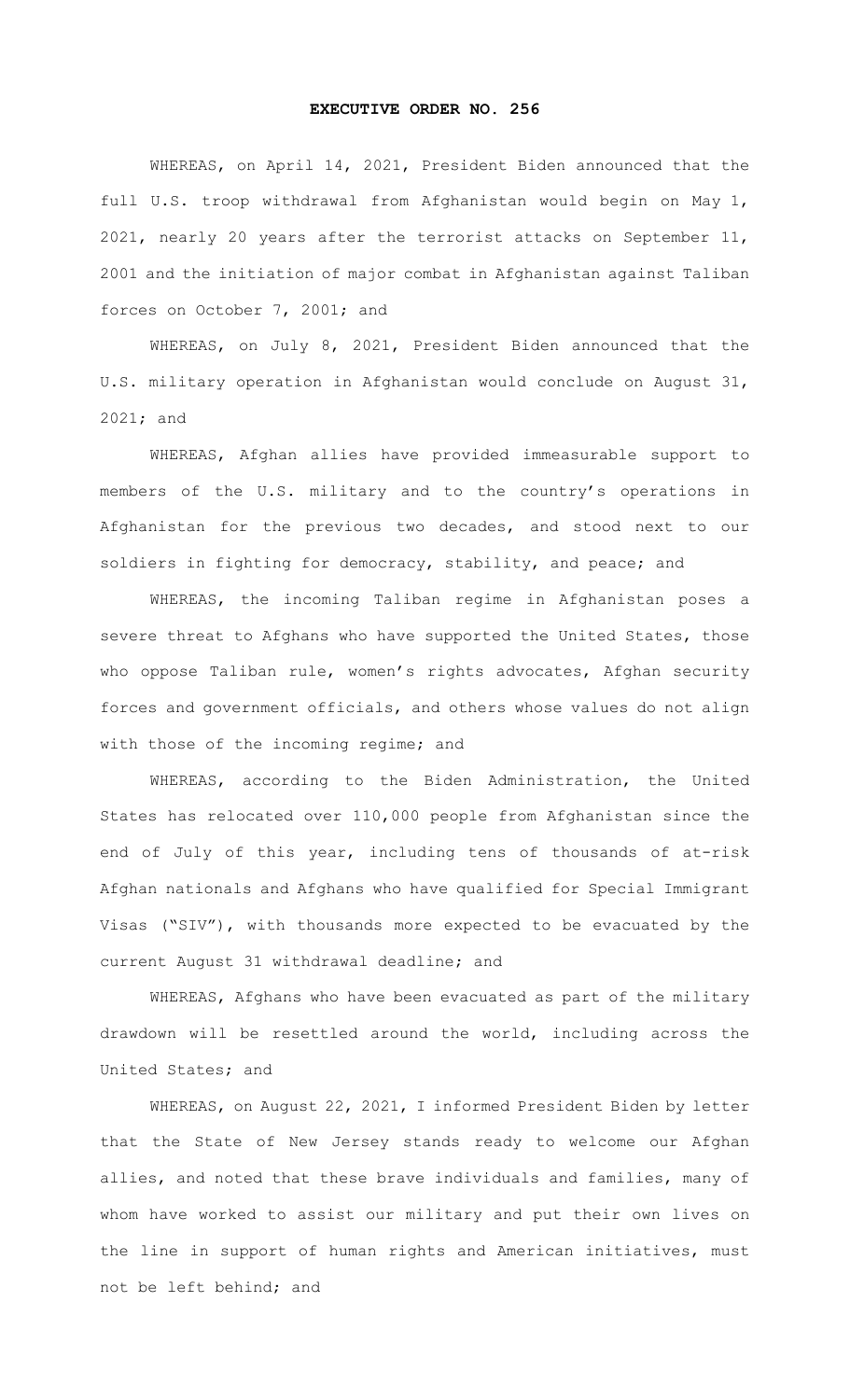WHEREAS, on August 23, 2021, the United States Department of Defense identified Joint Base McGuire-Dix-Lakehurst as a temporary shelter for up to 9,500 Afghan refugees for up to 365 days in accordance with President Biden's "Planning Order for Department of Defense Support to the Department of State for Afghan Relocation"; and

WHEREAS, on August 25, 2021, the first group of Afghan refugees arrived in New Jersey at Joint Base McGuire-Dix-Lakehurst, with the potential for additional arrivals in the coming days or weeks; and

WHEREAS, providing safe harbor for these individuals and families not only expresses our shared American values, but also honors the sacrifice made by U.S. veterans of the War in Afghanistan; and

WHEREAS, we welcome Afghans to New Jersey not only because they will make enormous contributions to our State's culture, community, and economy, but because it is the right thing to do considering the sacrifices these individuals have made in support of the U.S. mission in Afghanistan over the last two decades; and

WHEREAS, coordinated inter-agency efforts are critical and necessary to ensuring efficient and robust supports for this group;

 NOW, THEREFORE, I, PHILIP D. MURPHY, Governor of the State of New Jersey, by virtue of the authority vested in me by the Constitution and by the Statutes of this State, do hereby ORDER and DIRECT:

There is hereby established the Task Force on Afghan Refugee Assistance ("Task Force") that will report directly to the Office of the Governor.

2. The Chairperson of the Task Force shall be the Adjutant General and Commissioner of the New Jersey Department of Military and Veterans Affairs ("DMAVA"), or her designee.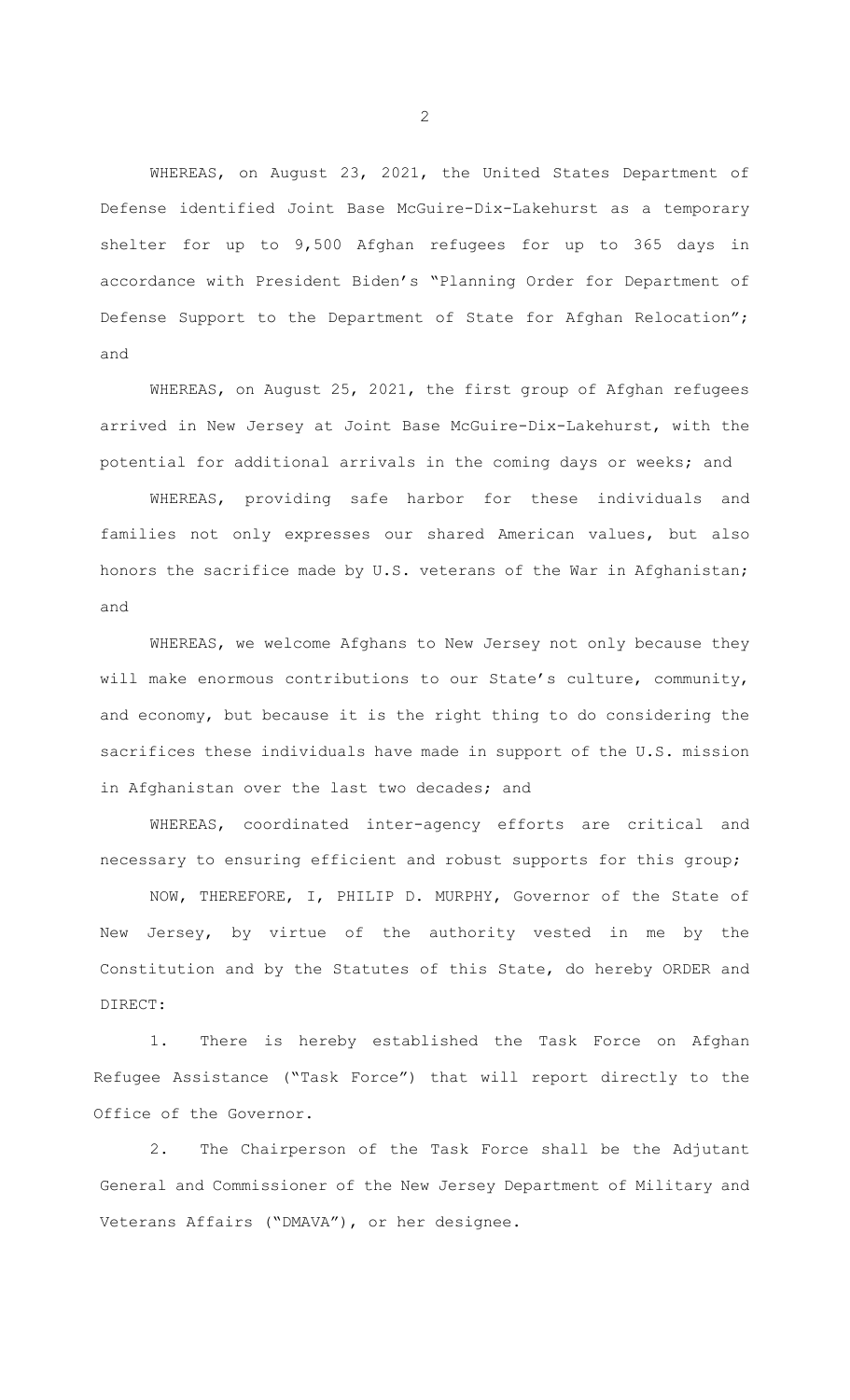3. In addition to the Commissioner of DMAVA, the Task Force shall consist of the Chief of Staff to the Governor; the Chief Counsel to the Governor; the Chief Policy Advisor to the Governor; the Executive Director of the Governor's Disaster Recovery Office; and the Commissioners or other heads of the following Executive Branch departments and agencies, or their designees:

- a. The Department of Law & Public Safety;
- b. The New Jersey State Police;
- c. The Department of Health;
- d. The Department of Human Services;
- e. The Department of Children & Families;
- f. The Office of Homeland Security & Preparedness;
- g. The Department of State;
- h. The Department of Transportation;
- i. The Department of Community Affairs; and
- j. The Department of Labor & Workforce Development.

4. The Governor may, as determined to be appropriate, appoint additional members to the Task Force, who shall serve at the pleasure of the Governor.

5. Neither the Chairperson nor any member of the Task Force shall be compensated in addition to the compensation received, if any, as an employee or officer of the State.

6. The Task Force shall meet as often as practicable and as requested by the Governor or Chairperson.

7. The Task Force is charged with coordinating State efforts to appropriately prepare for and respond to the arrival of Afghan refugees and SIV holders in New Jersey. The Task Force will coordinate with and, where necessary, call upon any other department, office, division, or agency deemed necessary for consultation and advice. Specific objectives of the Task Force shall include, but not be limited, to the following: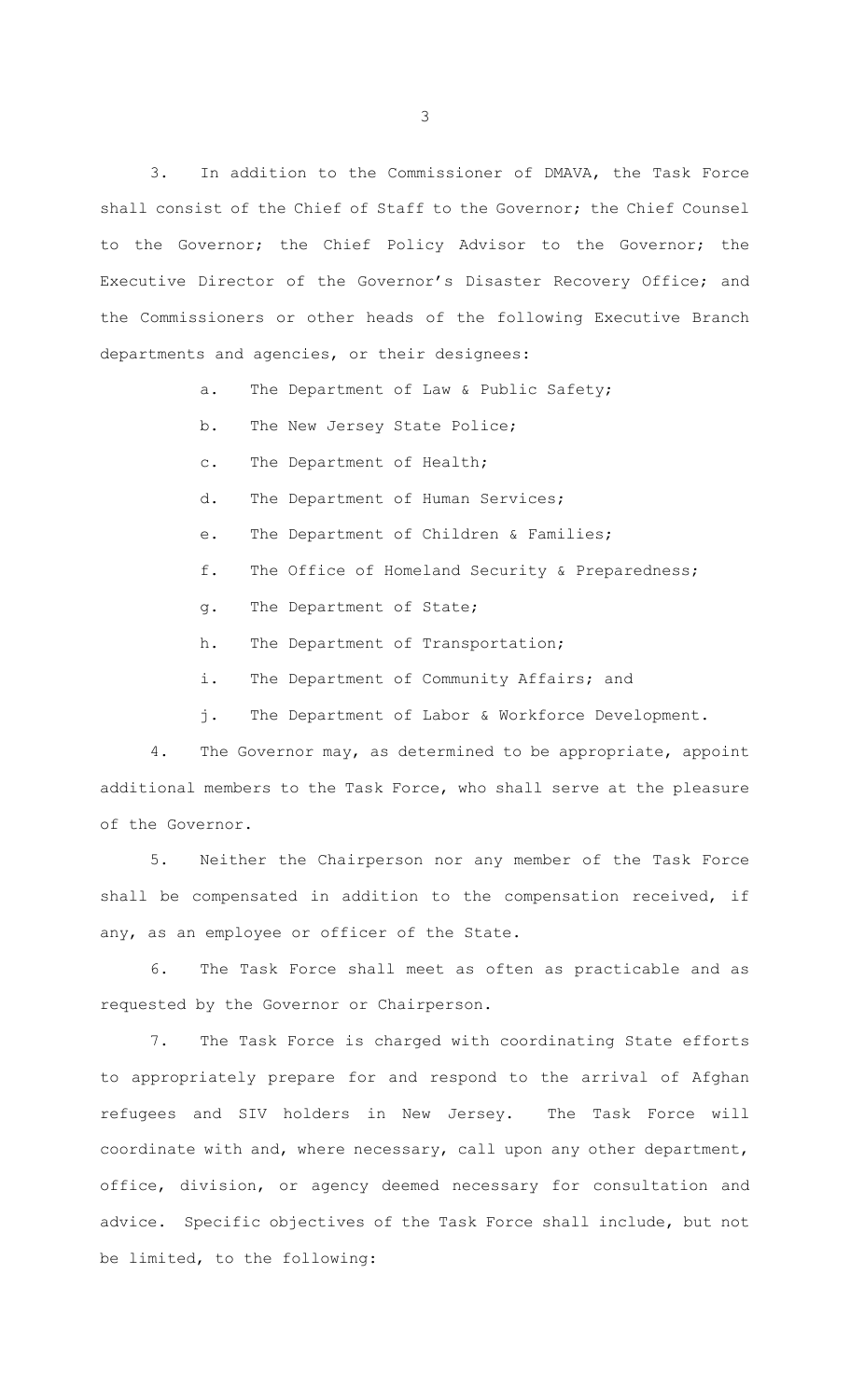- a. Developing a mechanism for identifying Afghan refugees and SIV holders who arrive in New Jersey and plan to remain for some period of time;
- b. Managing internal efforts among Executive Branch departments and agencies to welcome and provide support to Afghan refugees and SIV holders as they arrive and/or resettle in New Jersey;
- c. Coordinating communications with representatives of the federal government, including the U.S. Department of State and the U.S. Department of Defense, regarding the relocation of Afghan refugees and SIV holders;
- d. Overseeing the provision of vital support and emergency healthcare services for those who need it upon arrival in New Jersey, including Coronavirus disease 2019 ("COVID-19") testing and vaccination as needed;
- e. Creating an intake mechanism for organizations and individuals seeking to provide aid and support to Afghan refugees and SIV holders to contact the Task Force, evaluating and keeping track of such organizations and individuals, and connecting such organizations and individuals with those in need of assistance; and
- f. Providing any other necessary supports to ensure the safe entry and relocation to New Jersey of Afghan refugees and SIV holders.

8. The Task Force is authorized to call upon any department, office, division, or agency of this State to supply it with public data and information, as well as any personnel or other assistance available to such agency as the Task Force determines to be necessary to discharge its duties under this Order. Each Executive Branch